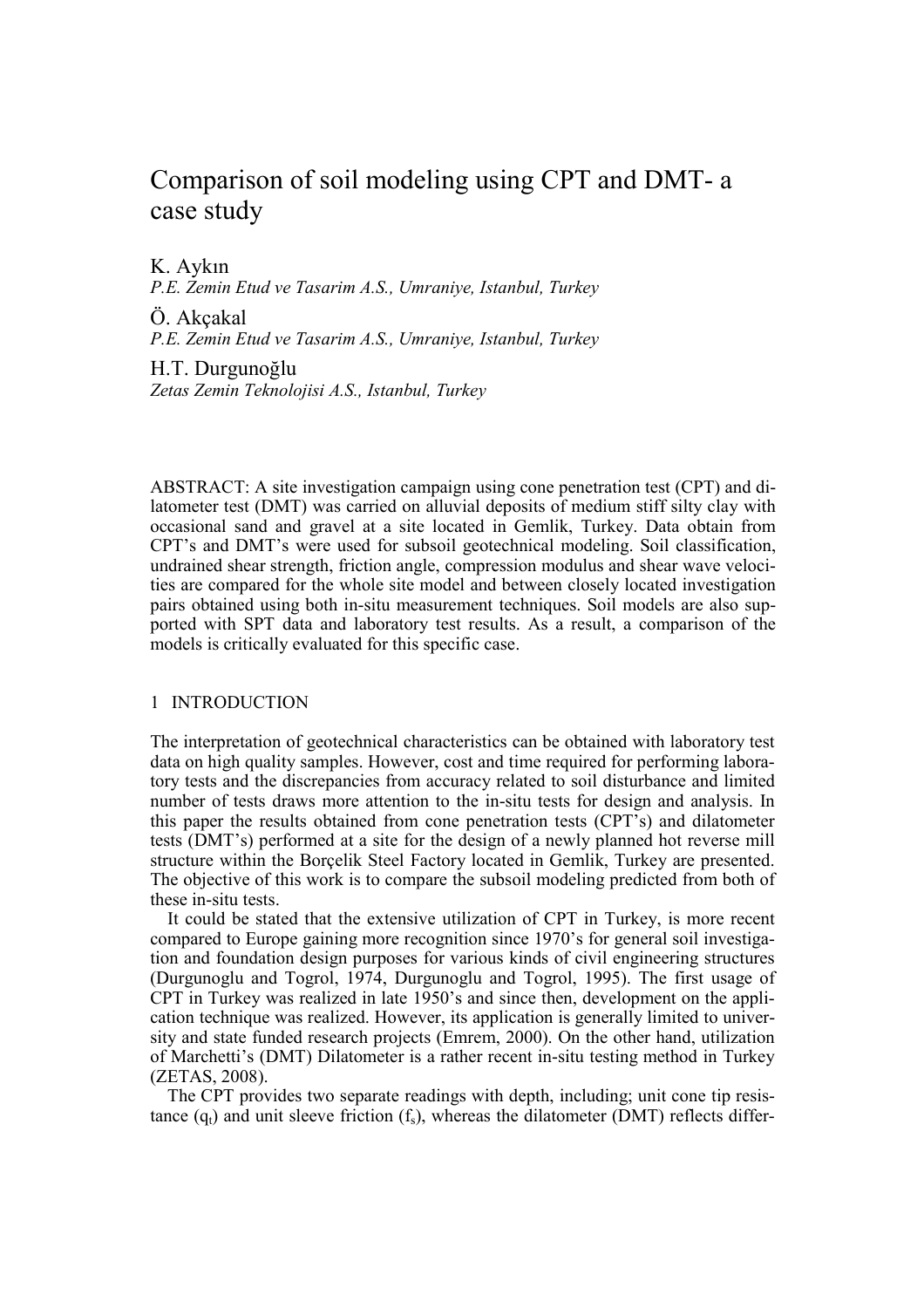ent two readings compared to CPT, namely; the lift-off or contact pressure  $(p_0)$  and expansion pressure  $(p_1)$ . Within the scope of this case study, soil classification, geotechnical parameters namely undrained shear strength, friction angle, deformation modulus, and shear wave velocities determined based on both in situ tests, are compared for the whole site and for closely located pairs. Further details of the data and the case study are presented by Aykin (2009).

# 2 LOCAL GEOLOGY AND GROUND WATER CONDITIONS

The subject site is mainly covered with asphalt and 2.0m thick controlled filled underneath the asphalt layer. Below the fill, an alluvium layer having varying thickness and properties is encountered. Bedrock is located beneath the alluvial and its depth varies at the site and outcrops at some specific locations. The encountered alluvium is mainly medium-high plasticity, dark brown medium stiff clay, occasionally sand and gravel. The encountered sandstone, mudstone interlayered bedrock units have low rock quality designation, it is weathered and fractured. Following the completion of boreholes, ground water within two of the boreholes was monitored by piezometers. According to the recordings, groundwater table is quite variable and is located 1.0m to 10.0m below the ground surface. Soil stratigraphy generated from the soundings is given in Figure 1.



Figure 1. Soil stratigraphy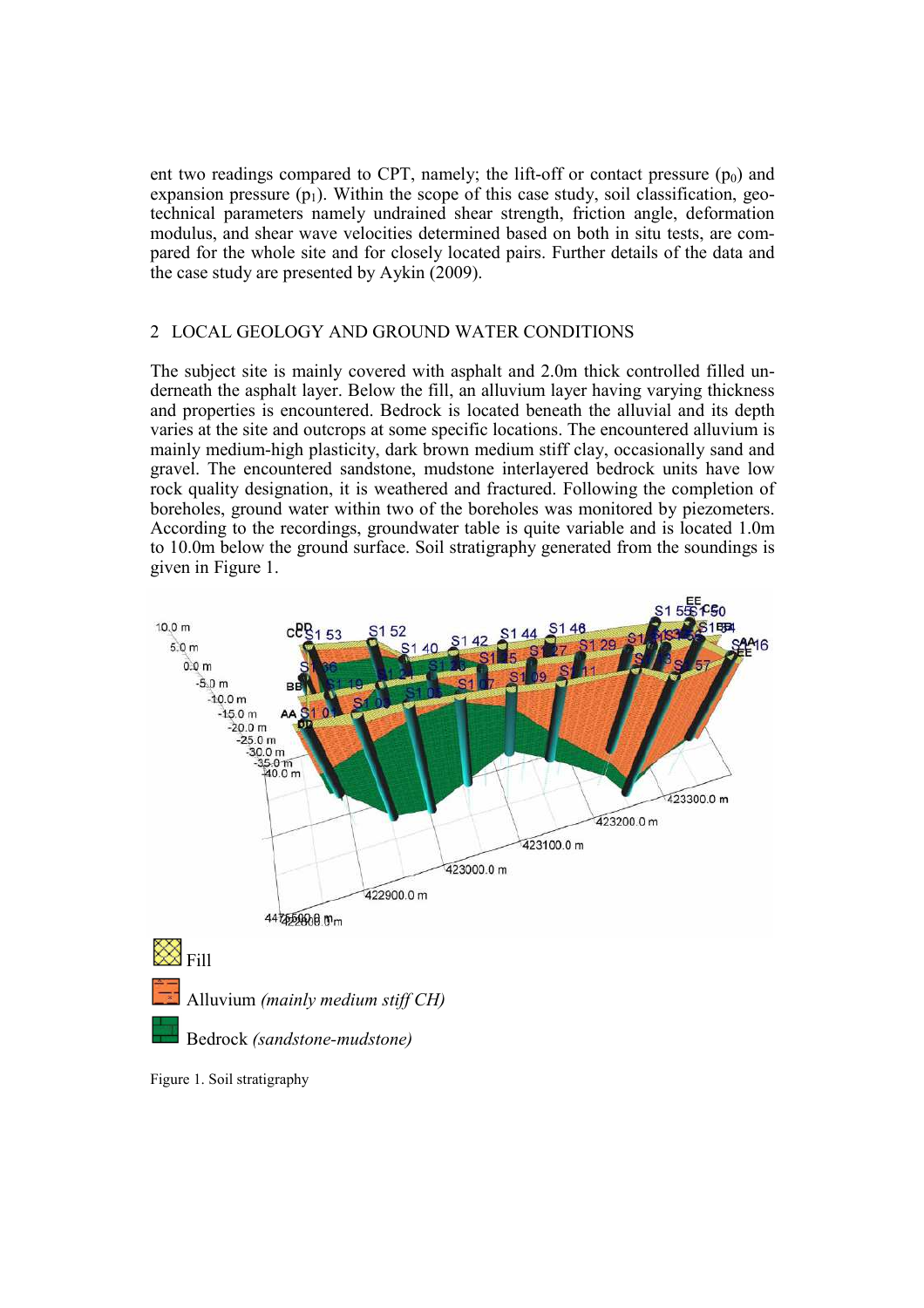# 3 IN-SITU TESTS

In-situ tests including CPT, SCPT, DMT and SDMT are performed at the site. A total of twenty-four (24) CPT's, five (5) DMT's were performed. Tests were continued until sandstone, mudstone bedrock or where more advancement was not possible or to a maximum depth of 30.0 m. Consequently, the test depths achieved in testing varied between 3.8m to 30.0m.

# 4 OBTAINED DATA

## 4.1 Data obtained from CPT's

Simple electrical cones were utilized during the site investigations. Simple cones have built-in load cells that record the end bearing stress  $q_c$ , and friction sleeve stress, fs . Readings are obtained at every 2.0cm depth. In seismic tests to measure shear wave velocities special seismic cones were employed, SCPT.

## 4.2 Data obtained from DMT's

Traditional Marchetti's flat dilatometer tests (DMT) were executed at the site. Tests were performed to measure the "lift-off", A-pressure and the "full expansion", Bpressure every 20 cm. Similarly, shear wave velocities are measured using the seismic DMT (SDMT).

#### 5 SUBSOIL MODELLING

#### 5.1 Subsoil modeling using CPT's

Soil classification using the CPT data was performed according to the simplified Soil Classification Chart for Standard Electronic Friction Cone (Robertson and Campanella, 1985). In order to estimate internal friction angle, the average empirical relationship is utilized which is proposed by Robertson and Campanella (1983). Estimates of  $s<sub>u</sub>$  for the clay formations from CPT using CPT results generally employ an equation of the following form;

$$
s_u = \frac{q_c - \sigma_{vo}}{N_k} \tag{1}
$$

where  $\sigma_{\rm vo}$  is the total overburden stress and N<sub>k</sub> is the cone factor. Undrained shear strength values are estimated with an  $N_k$  value of 15. Constrained modulus values are calculated according to the following formula (Robertson and Campanella, 1988);

 $M = \alpha q_c$ 

(2)

where the factor  $\alpha$  is generally recommended in the range of 1.5 to 4.0 and is taken as  $\alpha$  = 3 in the modeling.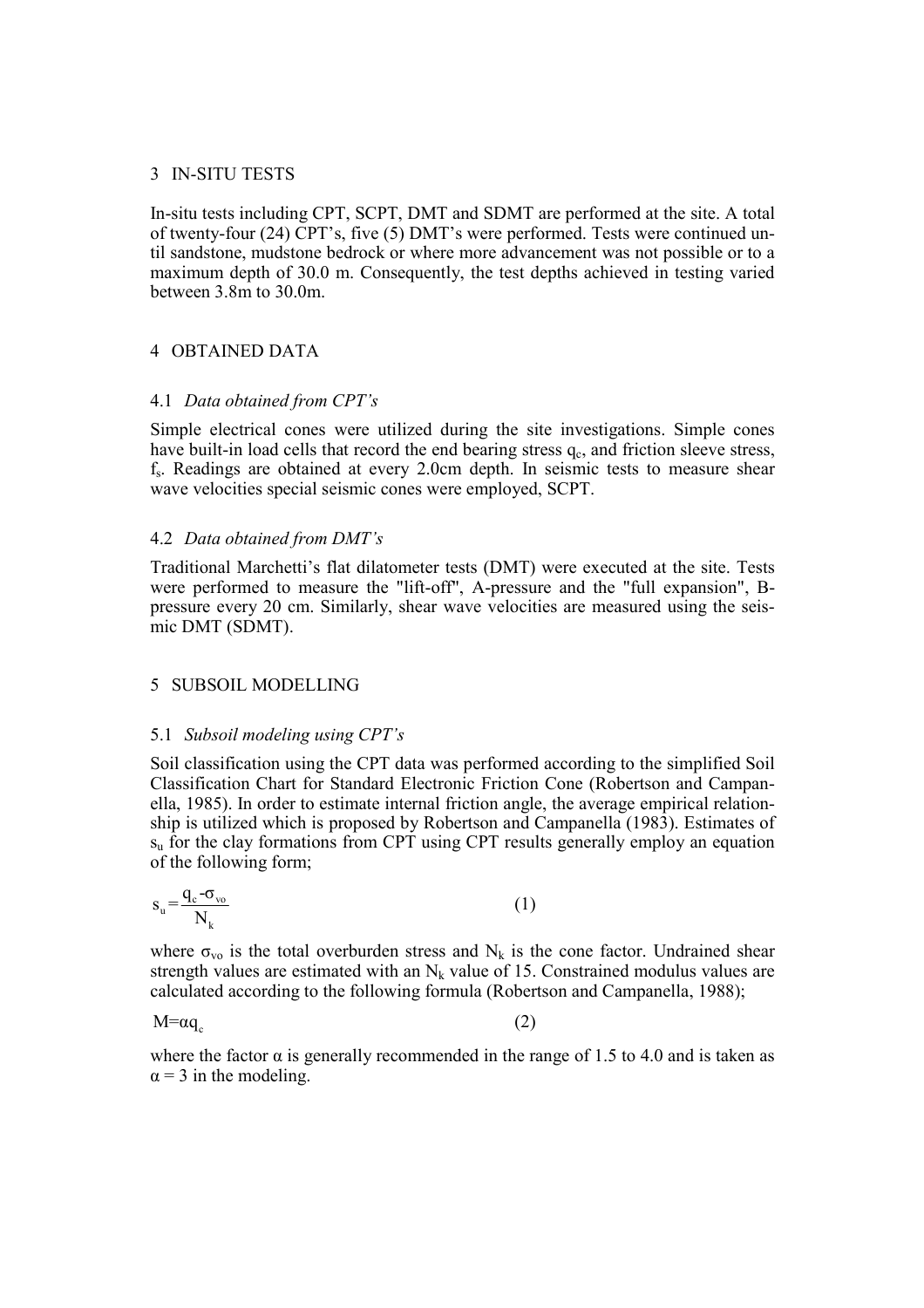#### 5.2 Subsoil modeling using DMT's

Soil classification using the DMT data was performed according to the procedure utilizing material index, I<sub>D</sub> defined by Marchetti (1980). Internal friction angle,  $\phi$  was obtained by the following equation (Marchetti, 1997);

$$
\phi = 28^{\circ} + 14.6^{\circ} \log K_{D} - 2.1^{\circ} \log^{2} K_{D}
$$
 (3)

where  $K_D$  is horizontal stress parameter.  $K_D$  provides the basis for several soil parameter correlations and is a key result of the dilatometer test.  $\phi$  from Equation 3 is intended to be not the "most likely" estimate of  $\phi$ , but a lower bound value, typical entity of the underestimation believed to be  $2^{\circ}$  to  $4^{\circ}$ . The horizontal stress index  $\overline{K}_{D}$  is defined as follows (Marchetti 1980, Jamiolkowski et al. 1988);

$$
K_{\mathrm{D}} = \frac{p_0 - u_0}{\sigma_{v0}'}\tag{4}
$$

where  $\sigma'_{\nu o}$  is the pre-insertion in situ overburden stress. The correlation utilized for determining  $s_u$  from DMT (Marchetti, 1980) is the following;

$$
s_u = 0.22 \sigma_{v0}^{\prime} (0.5 K_D)^{1.25}
$$
 (5)

Constrained modulus values are calculated according to the following formula (Marchetti et al., 2001);

$$
M=R_{\rm M}E_{\rm D} \tag{6}
$$

$$
E_{\rm p} = 34.7(p_1 - p_0) \tag{7}
$$

where  $R_M$  is calculated with respect to  $K_D$  and  $I_D$ .

# 6 COMPARISON OF RESULTS

#### 6.1 Soil classification

Grain size analyses and Atterberg's limits tests were performed on 128 samples retrieved from all boreholes (Zemin Etüd ve Tasarım A.Ş., 2008). Approximatly three or four specimen were taken within each borehole at varying depths. 25 percent of the specimen were found to be coarse grained according to USCS, Unified Soil Classification System and the remaining 75 per cent was found to be fine grained. Within the fine grained specimen, 99 per cent was found to be clay.

According to the soil classification model, the site is typically alluvium mainly composed of coarse grained soil (sands) within a fine grained soil (clay and silt). When CPT soil classification and DMT soil classification is compared, both classifications are able to identify the different coarse grained units from fine grained units coherently. However, DMT defines silt units within the clay units. This is due to the fact that I<sub>D</sub>, metarial index used for DMT soil classification, sometimes misdescribes silt as clay and vice versa, therefore a presence of clay-sand both would generally be described by  $I_D$  as silt (Marchetti et al., 2001).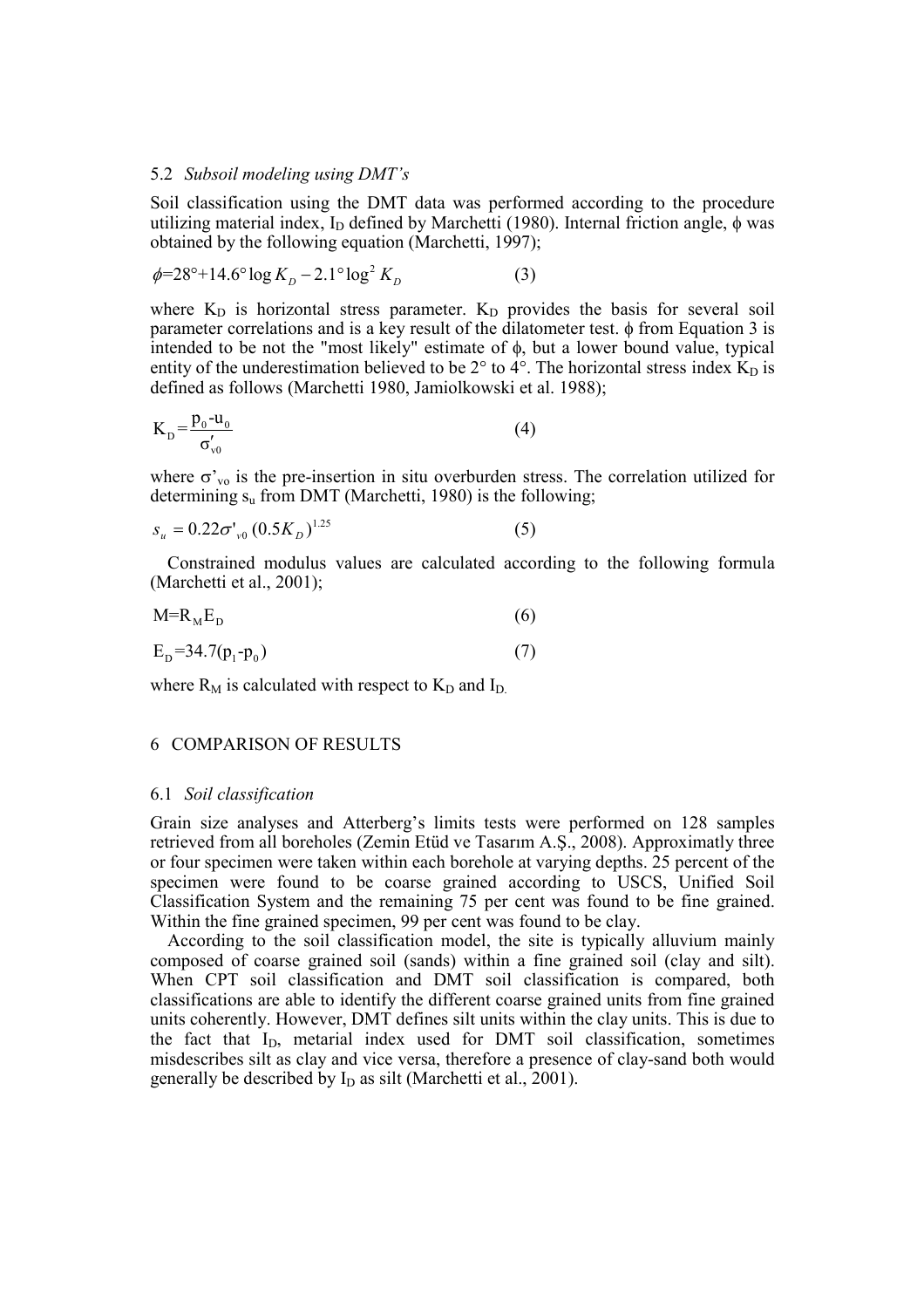# 6.2 Internal friction angle

Internal friction angle, φ of coarse grained deposits derived from all CPT and DMT data is combined and provided in Figure 2. Generally, the estimations were found to be coherent. However, the minor differences could be attributed to the  $\phi$  values derived from DMT results, is a "lower bound" value, typical entity of the underestimation believed to be 2° to 4°(Marchetti, 1997). The chart for derivation of φ of from CPT results tends to predict conservatively low friction angles as well (Robertson and Campanella, 1988)



angle with elevation elevation



Figure 2. Variation of internal friction Figure 3. Variation of undrained shear strength with

# 6.3 Undrained shear strength

Undrained shear strength, su of fine grained deposits is also obtained from CPT and DMT. Standard penetration tests (SPT) were performed within 38 boreholes.  $s_u$  is estimated from these SPT values according to the relationship provided by McGregor et. al. (1998). Results of undrained triaxial compression tests (UU) are also included in the comparison. su derived from CPT, DMT, SPT and UU data is combined and provided in Figure 3.

The values obtained from CPT's were more diverse and some data points are higher in value relative to the values derived from the DMT. SPT usually overestimates undrained shear strength and therefore is not dependable. On the other hand  $s<sub>u</sub>$  values estimated from DMT were in good agreement with the results of triaxial UU testing.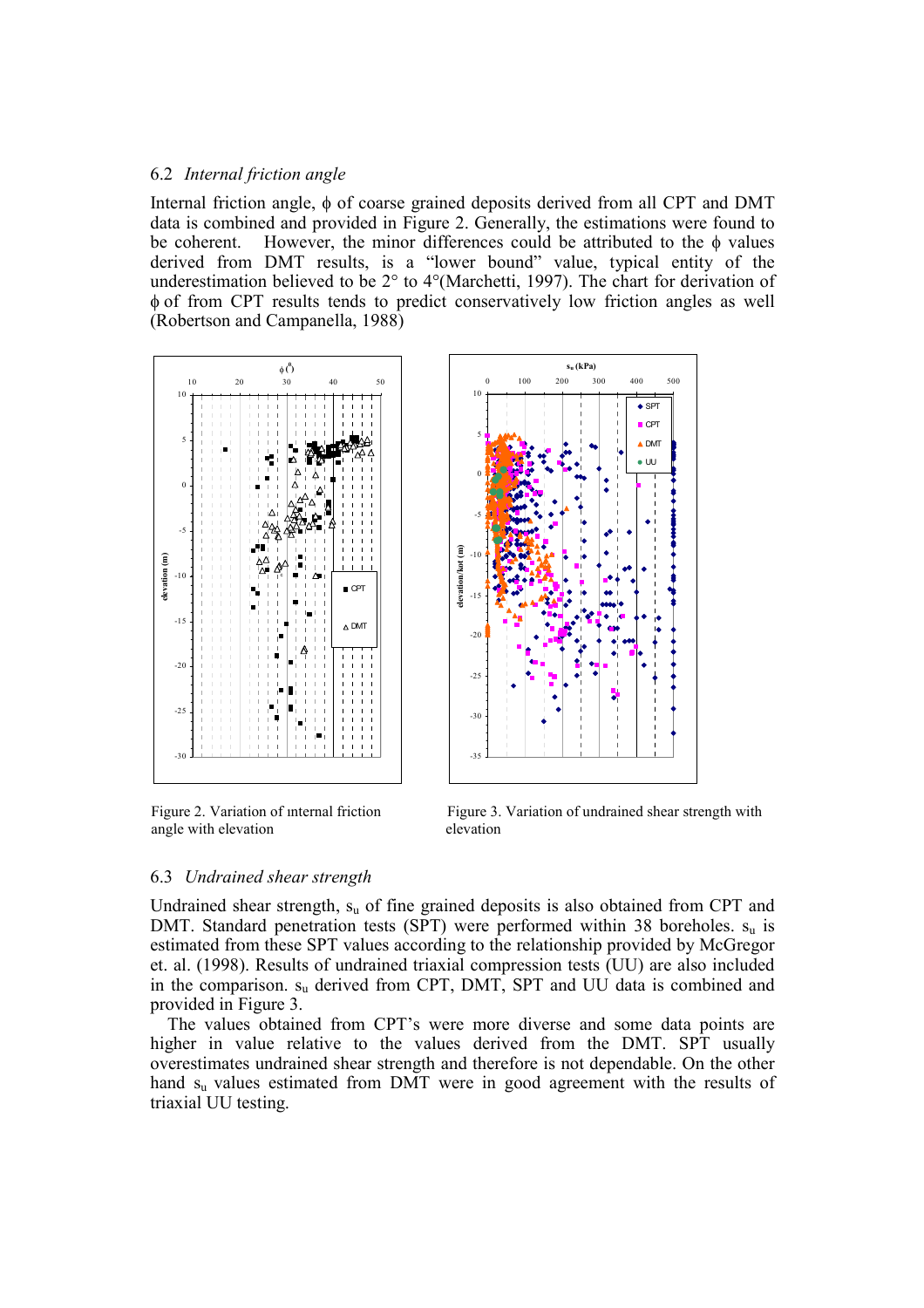## 6.4 Constrained Modulus

The values obtained from DMT's were more diverse and some data points are higher in value relative to the values derived from the CPT, see Figure 4. However, mainly the estimations were found to be coherent. The reasons for relatively low constrained modulus values derived from CPT results, could be attributed to the assumption of constrained modulus factor,  $\alpha$  as equal to 3.

# 6.5 Shear Wave Velocities

Shear wave velocities were measured both by SCPT and SDMT. In addition, MASW-MAM multichannel surface wave analysis- microtremor array measurements were also performed. The results are presented in Figure 5. Generally, measurements with different techniques were found to be coherent. On the other hand Vs values from SCPT are slightly lower than SDMT. This deviation probably is due to the fact that SCPT test is performed using single and SDMT tests are performed using double receivers.



Modulus with elevation

Figure 4. Variation of Constrained Figure 5. Variation of Shear Wave Velocity<br>Modulus with elevation with elevation with elevation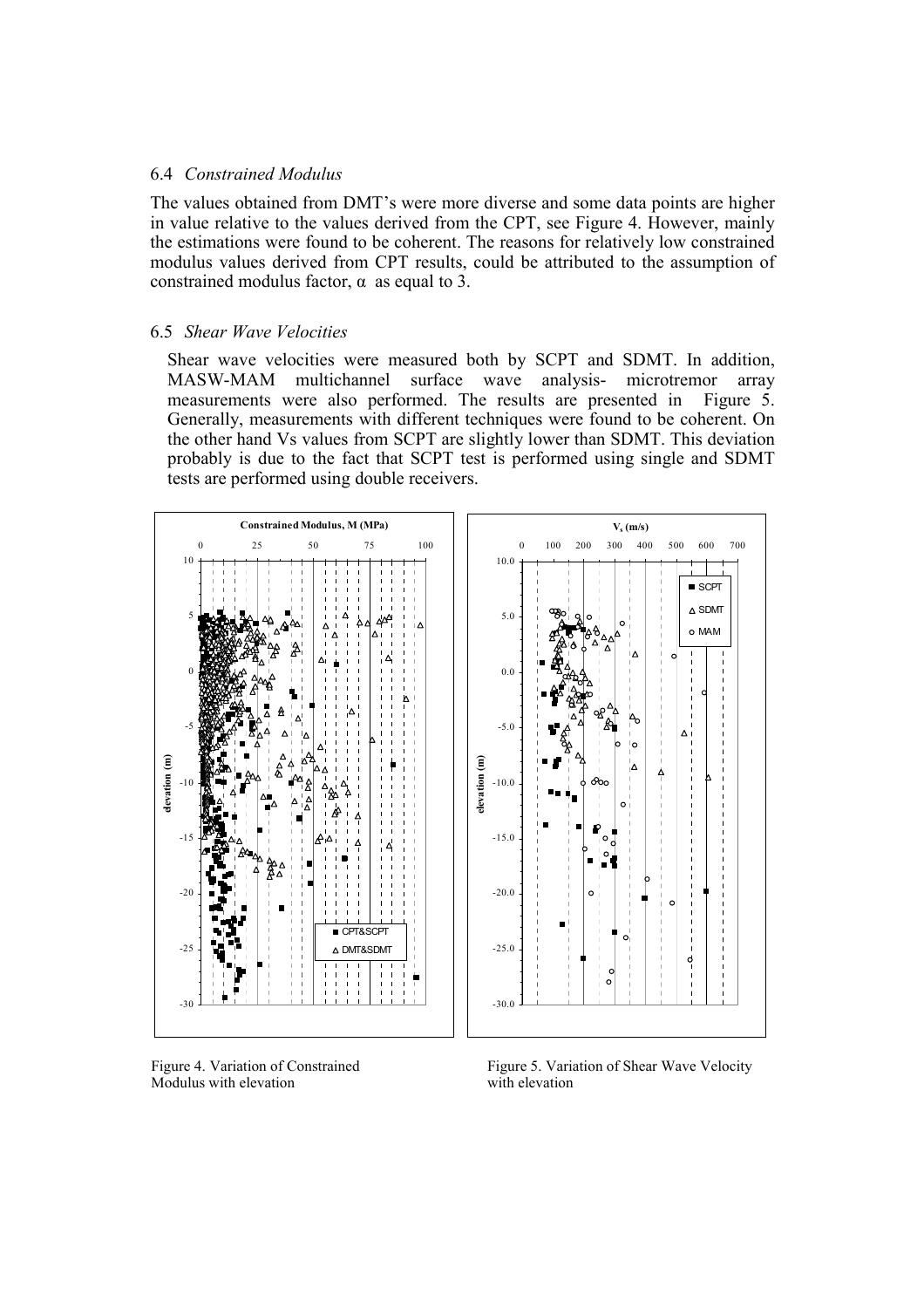#### 6.6 Comparison of close investigation points

Specific CPT's are compared with specific DMT's which are close to each other. In these comparisons, soil classification, undrained shear strength and internal friction angle values were also evaluated.

Generally, soil classification of pairs was coherent. However, as mentioned above, dilatometer classifies some of the fine grained soils as silts which are found to be clay by laboratory tests. Undrained shear strength values were generally found to be coherent in soft clay units, however the CPT tends to give higher  $s<sub>u</sub>$  values in stiffer units ( $s<sub>u</sub>$  > 100kPa). The internal friction angle, calculated from CPT, was higher or close to the highest values of values calculated from DMT. In generally, the comparison of the results of specific points was in good agreement with the results of whole site.

# 7 CONCLUSIONS AND RECOMMENDATIONS

In situ testing is rapidly emerging as a viable alternative to the traditional approach for obtaining geotechnical parameters required in soil modelling. The site investigation for a hot reverse mill project in Gemlik included, dilatometer tests (DMT, SDMT), and cone penetration tests (CPT, SCPT). The soil classification and soil parameters predicted by both in-situ methods for the whole site and for eleven closely located pairs of investigation points were compared.

When CPT soil classification and DMT soil classification is compared, mainly both classifications are able to identify the different coarse grained units from fine grained units coherently. However, DMT sometimes misdescribes clays as silt. According to the grain size analyses and Atterberg's limits tests that were performed. 25 percent of the specimen were found to be coarse grained according to USCS, and the remaining 75 per cent were found to be fine grained. Within the fine grained specimens, 99 per cent were found to be clay. If a clay for some reason, behaves "more rigidly" than most clays, such clay will likely to be interpreted by  $I_D$  as silt, in DMT.

Subsoil models of close investigation pairs were also investigated. Generally, soil classification of pairs were coherent and the results were consistent with the results of the complete site modelling.

Internal friction angle, φ values derived for sands from all CPT and DMT data were combined and compared. Generally, the estimations were found to be coherent. However, the minor differences could be attributed to the  $\phi$  values derived from DMT results is a "lower bound" value. The chart for derivation of  $\phi$  of from CPT results tends to predict conservatively low friction angles as well (Robertson and Campanella, 1988).

Estimates of  $s<sub>u</sub>$  from CPT, using cone bearing results were performed according to the equation recommended by Robertson and Campanella, 1988. The cone factor,  $N_k$ in the predictions was assummed as 15. The correlation by Marchetti, 1980 was utilized in the estimations of  $s<sub>u</sub>$  from DMT. The values obtained from CPT's are more diverse and some of data points are higher in value relative to the values derived from DMT data probably indicating that more proper  $N_K$  value for deposits are higher than 15.